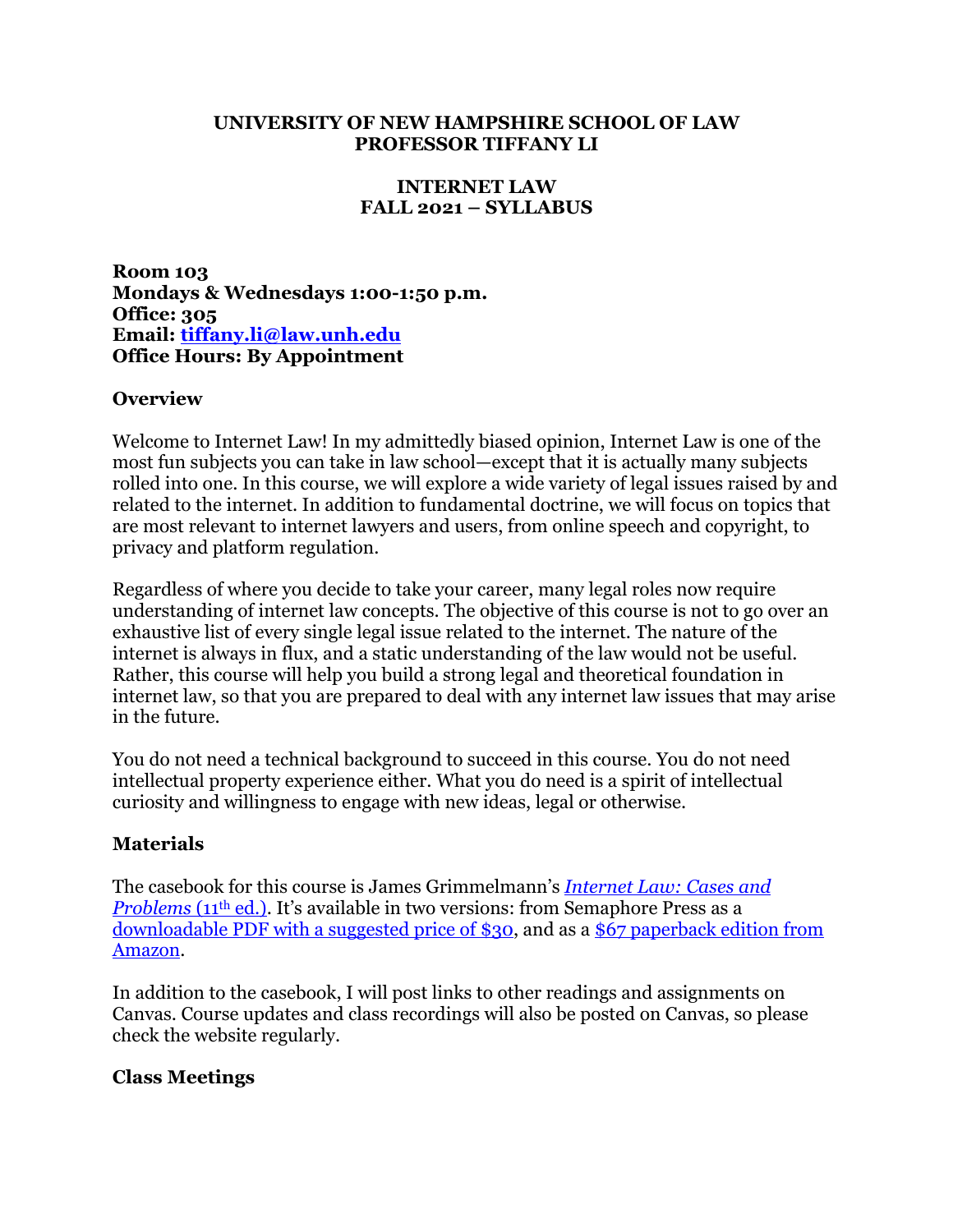We will meet Mondays and Wednesdays from 1:00 to 1:50 p.m. in Room 103. Because circumstances are quickly evolving due to the pandemic, we will have alternative options available if the need arises. I will do my best to communicate any necessary information on that front to you as soon as possible. Students should confirm that they are signed up to receive UNH Law alerts for school closures or delays due to weather or emergencies.

My goal this semester is to prioritize your learning and your mental and physical health and safety. Attendance will not be factored into your grade. I plan to record all lectures and post the recordings to Canvas shortly after each class. If you feel at all unwell, or if you are unsure if you may have been exposed to COVID, or if you feel unable to attend class at any time for any reason, including having caretaking responsibilities for young children or immunocompromised loved ones at home, I hope you will remain at home and watch the recorded class session. If you do choose to stay home for a class, please let me know. I am always happy to meet to discuss any other accommodations the university can provide.

On a few occasions, I may need to cancel class due to a conflict; when this happens, we'll make up those sessions at times announced in class and posted on Canvas. Any make-up sessions will also be recorded and posted on Canvas shortly after.

# **Office Hours and Contact**

I do not have set office hours for this course, but feel free to reach out if you want to go over something from class that's confusing or unclear, review the material we covered in class, talk about connections between our material and other classes or legal issues you've come across, discuss career plans or other courses to take, or anything else on your mind. No question is too small or insignificant.

The best way to reach me is by email, at tiffany.li@law.unh.edu. As a side note, while I do maintain an active social media presence, it is my general policy to not add or follow current students.

## **Laptops and Recordings**

You may use laptops and tablets for note-taking or looking up material relevant to the course. You do not need an accommodation or instructor permission to use a laptop or other assistive technology devices in this class.

All lectures will be recorded and posted to Canvas shortly after each class. Please do not redistribute these recordings without permission from instructor.

## **Accessibility and Assistance**

The office of the Assistant Dean for Students can assist you with ADA classroom accommodations, mental or physical health services, food or housing insecurity, and the student emergency fund, and work with you to address other personal, professional or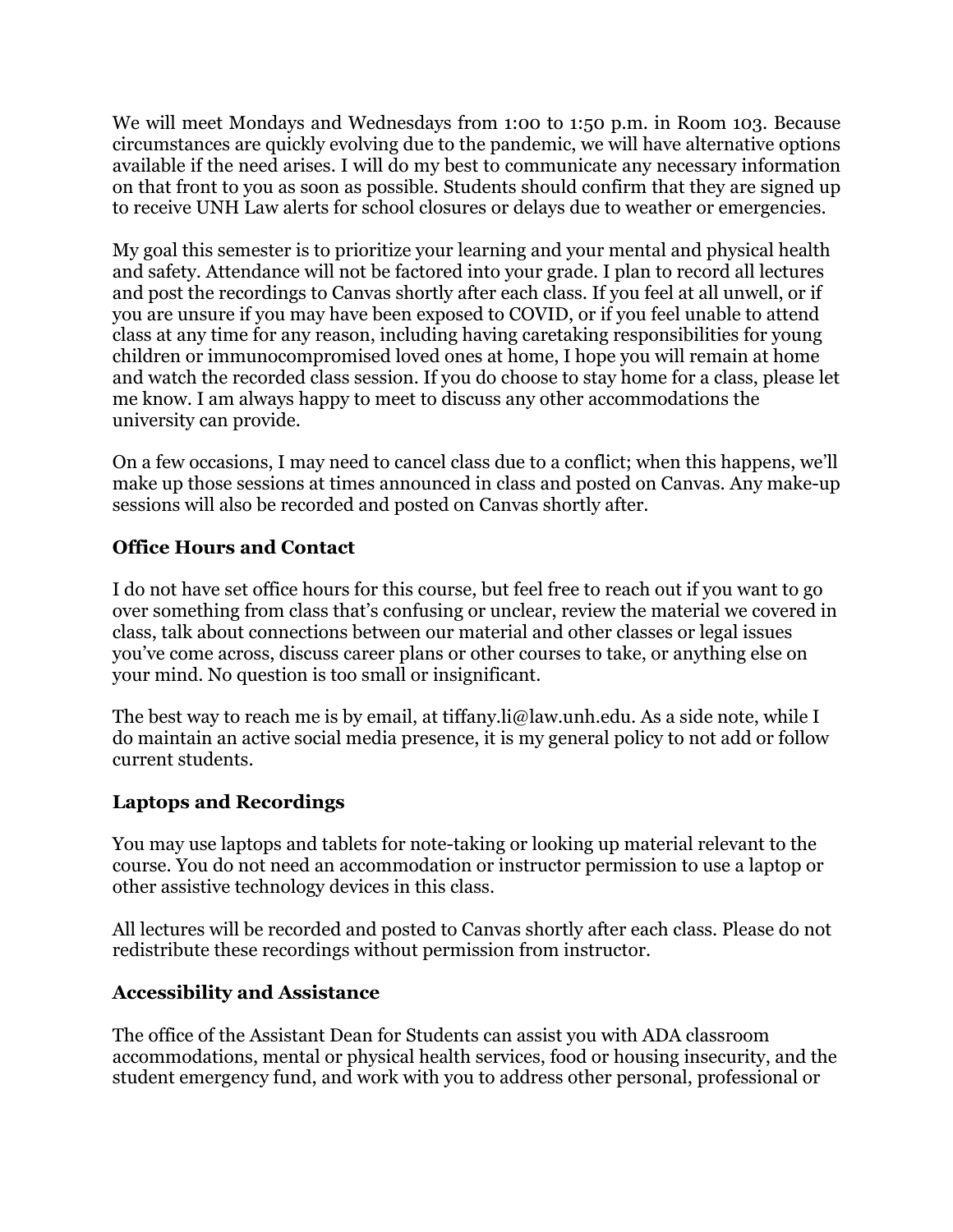academic concerns. Please email Assistant Dean Lauren Berger at lauren.berger@law.unh.edu for more information. Her office is located in room 352.

Moreover, if there is ever anything that is making it harder than it should be to perform well in this class or in law school, please contact Dean Berger—or me, if you feel comfortable doing so. Law school can be difficult even when we're not living through a global pandemic. Remember that there are some things more important than law school. Please reach out at any time if you need help, and we will do our best to find the right resources to support you. In general, the sooner you reach out, the sooner we can help you find the right resources or accommodations.

## **COVID Safety**

In order to maintain a safe and focused learning environment, we must work together to comply with public health best practices: wearing masks, maintaining physical distancing when possible, and monitoring our own health and potential COVID exposure. **Students are expected to wear masks at all times when inside the classroom**.

I'll admit that all of this sounds pretty boring after over a year of repetition. However, I still encourage you to reflect on what it means to be part of a community and part of a global society. The pandemic has highlighted the ways in which one person's actions or inactions can impact their family, their school, their community, and even their country and the world. We're all adults, and we can all respect each other's personal choices. However, following basic COVID safety practices gives you the power to help others, including those among us who are particularly vulnerable, including immunocompromised, elderly, and disabled individuals, as well as children too young to be vaccinated.

I recognize that this is a difficult time for many, and you may have unique circumstances that make this time especially difficult, for pandemic-related reasons or otherwise. It is possible that some of you may face unexpected hardships during the semester, including emergency travel, financial distress, family-related trauma, and more. Please reach out if so, so I can make sure you receive the accommodations and support you need.

## **Class Discussions**

Please come to class prepared to participate in discussion. This means reading and thoughtfully considering assigned materials before class.

In this class, we will work together to commit to civil, respectful, and supportive classroom dialogue. One of the best parts about a course like Internet Law is the opportunity to hear a diverse array of opinions on topics that are new and exciting. If we all agreed on everything, law school discussions would be boring! However, remember that attacking a person's argument is not the same as attacking a person. The latter is not acceptable in this class and is an intellectually inferior form of argumentation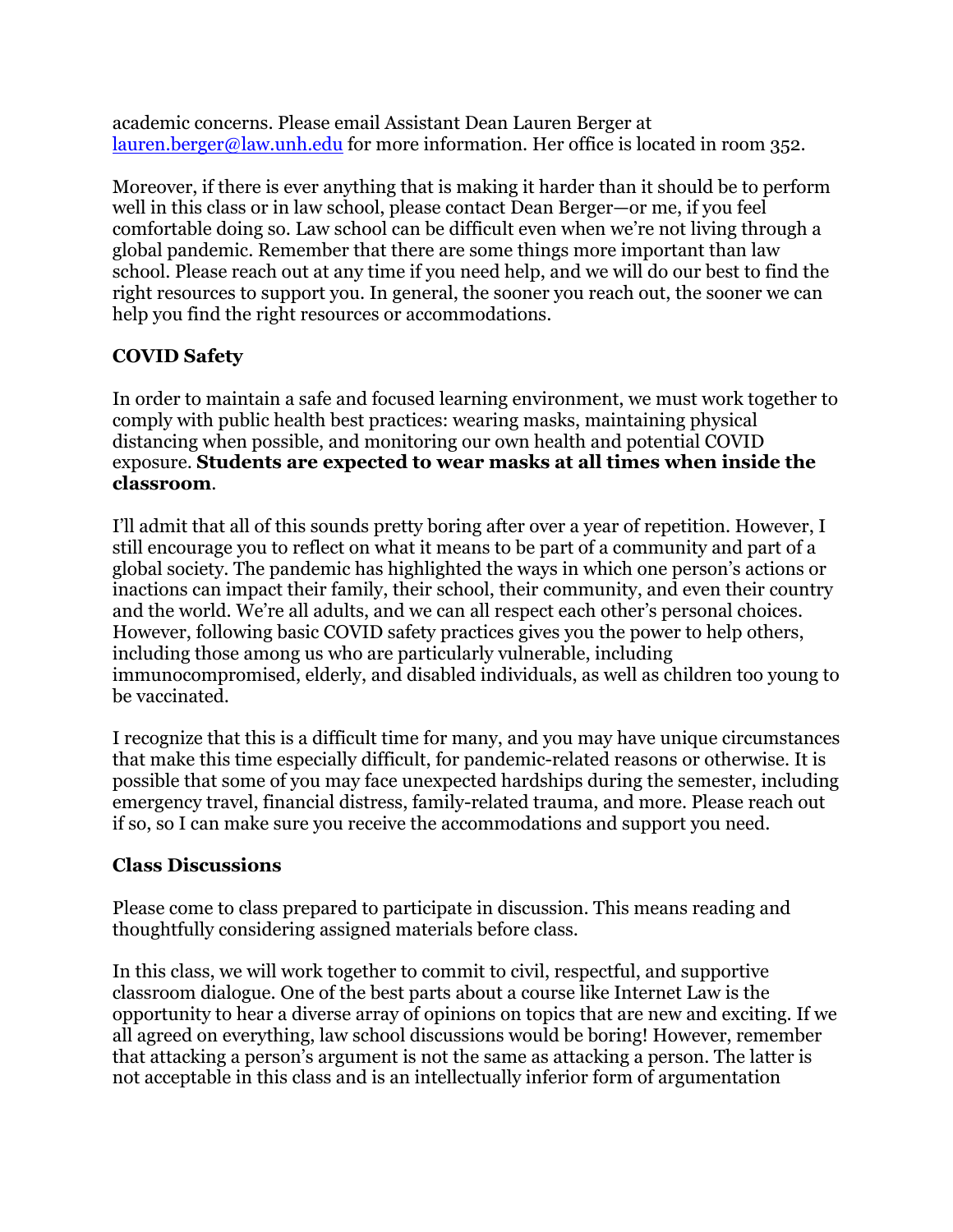anyway. I expect you to treat your fellow classmates with respect in all communications, inside or outside of class.

Some of the cases and examples we discuss in class may touch on uncomfortable topics, including sexual assault, self-harm, and hate crimes. The assigned casebook includes content warnings before distressing material, and I will do my best to flag any particularly difficult topics in advance of class discussion. In general, if there's anything that is making you uncomfortable, inside or outside of class, please talk with me about it, and I will do my best to help, so long as it's consistent with the goal of learning.

### **Names and Pronouns**

As part of our commitment to create a respectful forum for class discussion, please address your classmates with their preferred name or nickname, name pronunciation, and pronouns. If you would like to be called something different than what is shown on your UNH student profile, please let me know.

## **Evaluation**

Your grade in this course will be a product of the following:

- Discussion Posts 15%
- Two Opinion Essays 25%
- Final Exam 60%

I may also adjust final grade upward or downward by one step on the grading scale (for instance, from a B-plus to an A-minus or a B), for participation (including online discussion posts) that is especially helpful or insightful, or for any students who are repeatedly unprepared.

If you think you may be unable to meet a deadline, please inform me as soon as possible, especially if you think there may be school accommodations that would be of use to you.

# **Plagiarism and Academic Honesty**

Any breach of academic integrity will not be tolerated and may lead to severe academic consequences, including expulsion. Please refer to the Student Handbook for more information.

## **Discussion Posts**

With the exception of the first week of class, you will be expected to write one discussion post per week. These discussion posts will be due Sunday 11:59 p.m. ET and should reflect something interesting in one or more of the readings that are due for the coming week. (So, discussion posts due Sunday, August 29, should relate to readings for Monday, August 30, and/or Wednesday, September 1.)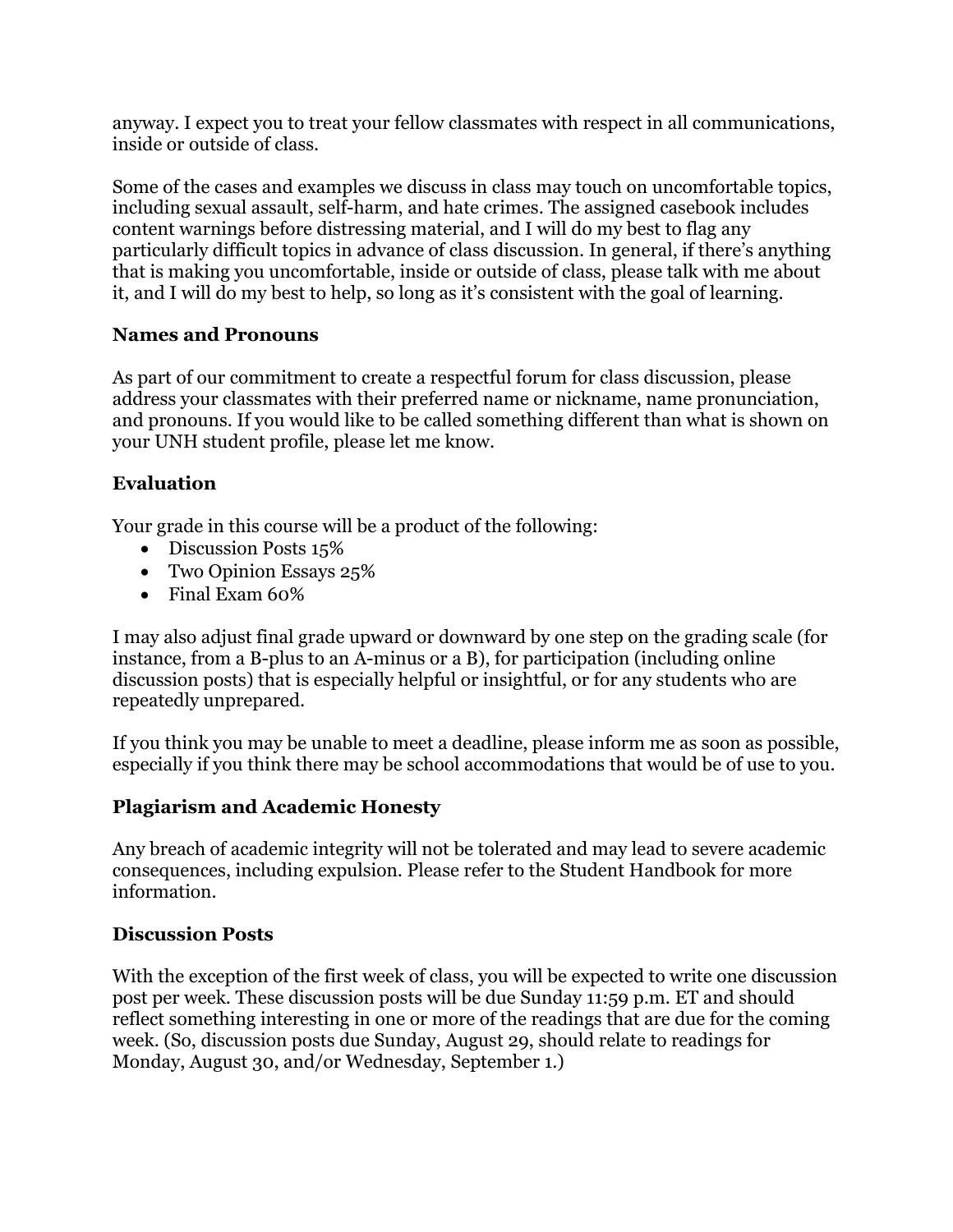Each post should be roughly 100-300 words. The word count is less important than the substance of the post. You will receive full credit for each's week's discussion post as long as you post a substantive comment by the deadline. A substantive comment is any comment that shows you did the reading and does more than just summarizing the reading. You may skip one week, with no advance notice required.

You can comment on anything related to or inspired from the readings. For example: What is something you found interesting or surprising from this coming week's reading? Do you agree or disagree with how a case was decided, or an argument in the reading? Did something in the reading remind you of a current event, another type of technology, or another area of law? Are there any interesting connections you can draw to other topics discussed in this class or other classes?

The purpose of the discussion posts is not to create a lot of busywork for you to write and me to read, but to encourage you to deeply engage with the reading and have a chance to hear from fellow classmates who may be less vocal in class. Please keep in mind that Canvas posts will be viewable by all class members, and I or your classmates may refer to comments during class sessions.

Below is a sample discussion post that would receive full credit:

*"I disagree with the concept of a unique cyberspace as defined by John Perry Barlow and others. Cyberspace may have been a nice thought back when the internet was first developed, but today, everything is cyber-related. We all have computers and cell phones. We all used connected technologies, like FitBits and Amazon Alexa and Bluetooth-connected toothbrushes. It doesn't make sense to me that we should try to consider entirely new areas of law just for the internet and cyberspace. There's no way to really create a divide between what is cyberspace and what is physical space. Legal rules should be the same for both.*

*However, I also disagree with the April Glaser article. She seems to argue that we need more government intervention in cyberspace. I disagree with this because so many government regulations are badly written. I also think it is important to support internet companies to create new innovations. Too much regulation will harm innovation. We don't need more laws for cyberspace. Can't we just use the laws we already have, but make them better?"*

# **Opinion Essay**

Write an opinion essay on any topic related to internet law. The first essay is due Friday, October 22, 11:59 p.m. ET. The second essay is due Monday, December 1, 11:59 p.m. ET. You are free to turn in essays early.

Your opinion essay should point out a problem and offer a recommended solution (or set of solutions). You can use this op-ed as an opportunity to critique an existing law or policy, to point out an area where new law or policy solutions are needed, or to advocate for increased attention, funding, support, or other resources for a particular issue. You